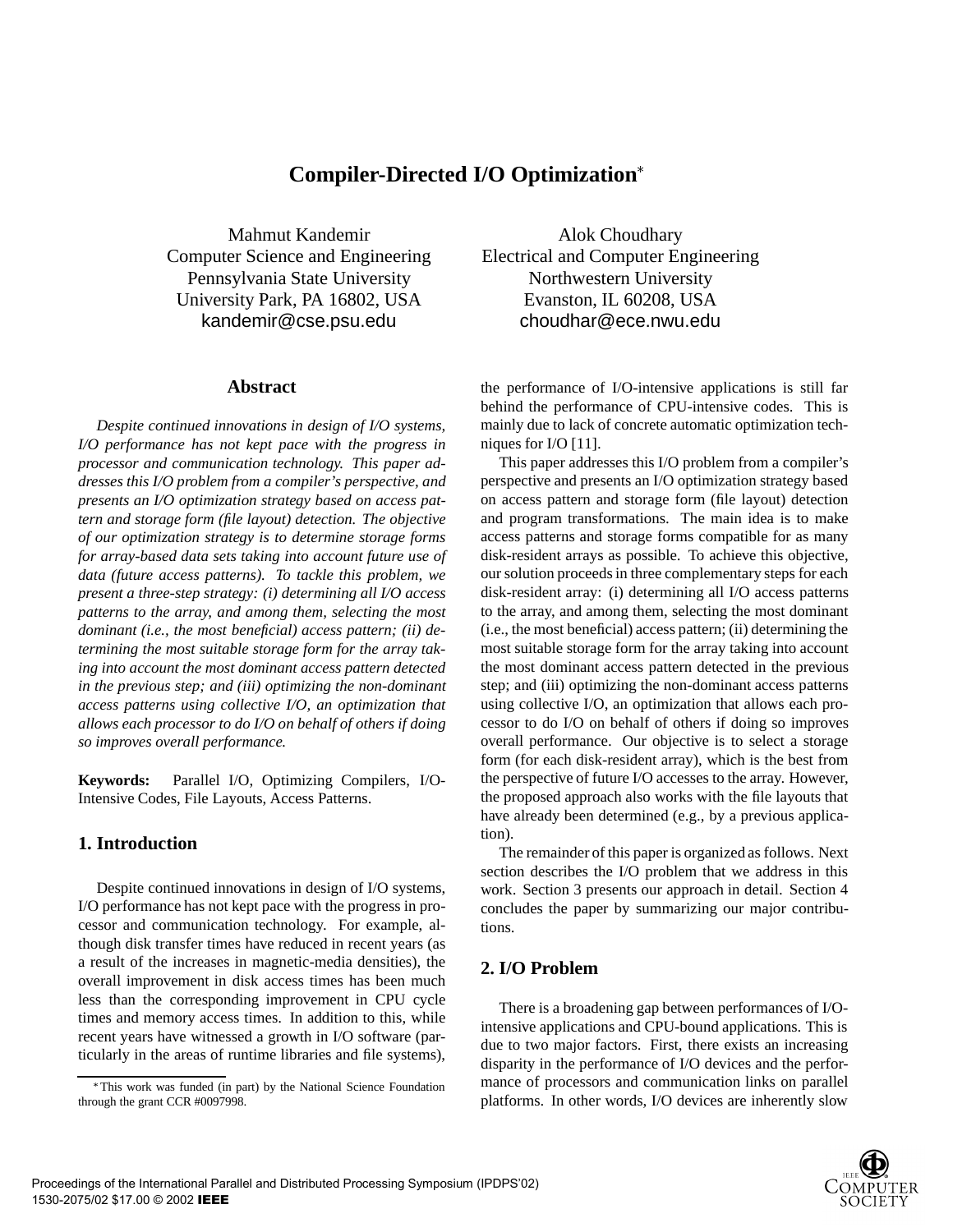compared to CPU devices and communication links [11]. Second, the current software support for optimizing I/Ointensive codes is not adequate. This second point manifests itself in a number of ways. First, at the compiler level, very few techniques (e.g., [20, 4, 3, 12]) target specifically I/O statements; rather, many data dependence and data reuse analysis techniques employed by state-of-the-art optimizing compilers fail when, during compilation, an I/O statement (e.g., within a loop) is encountered. Second, at the runtime system, libraries, and operating system (OS) levels, no single, standard API for I/O exists. Instead, each vendor has its own API, which makes code portability very difficult. Different APIs are used in Unix, in commercial parallel file systems like Intel PFS [21], IBM PIOFS [8], in research file systems such as PPFS [13], Galley [18], in I/O libraries such as PASSION [22], Panda [6], ChemIO [19], and in MPI-IO [7, 23, 24], a recent attempt for I/O-interface standardization. Finally, mainly, due to the first two factors, there are not many solid programming strategies available for I/O-intensive applications.

Despite this grim picture, specific application domains present better optimization opportunities for I/O. One of these domains is scientific computing where multidimensional disk (or tape) resident arrays are manipulated using multiple processors. While many scientific environments process vast amounts of data, in most cases, the regularity in data access patterns enable code and data structuring for better I/O behavior. Therefore, previous work in I/O compilation [3, 20, 15, 4] targeted scientific applications that manipulate out-of-core data sets. Note that a compiler is in a good position for optimizing I/O in a program-wide fashion as it can capture the global (program-wide) data access pattern.

Many parallel I/O-intensive scientific codes from different fields such as astrophysics and computational chemistry access their data from files stored on (multiple) disks. Consequently, it is of utmost importance that disk access patterns exhibited by these applications are compatible with the storage form of data (e.g., its striping style across parallel disks). Working at the disk storage level, however, makes a compiler-based optimization process very complex and non-portable as it requires access to low-level disk system-related parameters. Instead, we show in this paper that an optimizing compiler can work with file layouts which directly represents the programmer's view of the data set in question. Note that while this high-level abstraction makes compiler's job easier, it also brings an inaccuracy. Nevertheless, our results reported in this paper show that setting the abstraction level to file layouts (file storage forms) is a reasonable approach. Therefore, an optimization process can target improving file access patterns.

It should be noted that the suitability of a file access pattern is directly linked to the storage form (layout) of the file. In other words, whether a file access pattern is good or not depends on the file layout. If, for example, a twodimensional array stored in file as row-major is accessed by multiple processors using a column-wise access pattern, we cannot expect a good performance in general. This is because the column-wise access pattern is not compatible with the row-major storage form. In contrast, a row-wise access pattern (whereby each processor accesses a row-block portion of the said array) is compatible with the row-major storage form, and can be considered good. While for a given storage form, it is possible to determine the most suitable file access pattern(s), for applications which create their own disk-resident arrays before using them in subsequent computation, we can go one step further, and determine the storage forms as well.

Based on the discussion above, we can define our problem as follows: Given an I/O-intensive application which manipulates multi-dimensional arrays stored in diskresident files, what is the best file storage form for each disk-resident array and what is (are) the most suitable access pattern(s) considering the best storage pattern.

In the ideal case, we would like to store a given array in such a form that most of the future accesses to the array will have the best possible I/O performance. While this problem definition implies that for the best performance both the most suitable access pattern and the storage form should be determined, it does not say whether the access pattern should be determined before the storage form, or vice versa. There are several issues here that need to be addressed. First, there may not be a single access pattern for a given array. Instead, each reference in the code might result in (define) an access pattern, and it is very likely that two different references (to the same disk-resident array) might demand different access patterns. Consequently, a conflict resolution mechanism is needed to distinguish the most suitable access pattern from the others. Second, we may not be able to find a storage form which is compatible with all access patterns. Because of this, we need to adopt a strategy for handling the access patterns not compatible with the storage form of the array. Third, as hinted above, access patterns and storage forms are not independent attributes; rather, the relation between them should be taken into account in determining the best combination. The following section explains our solution to the problem defined above and addresses some of the issues mentioned.

## **3. Our Approach**

Our objective is to select for each disk-resident data set (array) a file layout and an access pattern (compatible with the file layout). One might come up with different strategies for this. One alternative would be first fixing the layout at a specific form, and then determining the access patterns.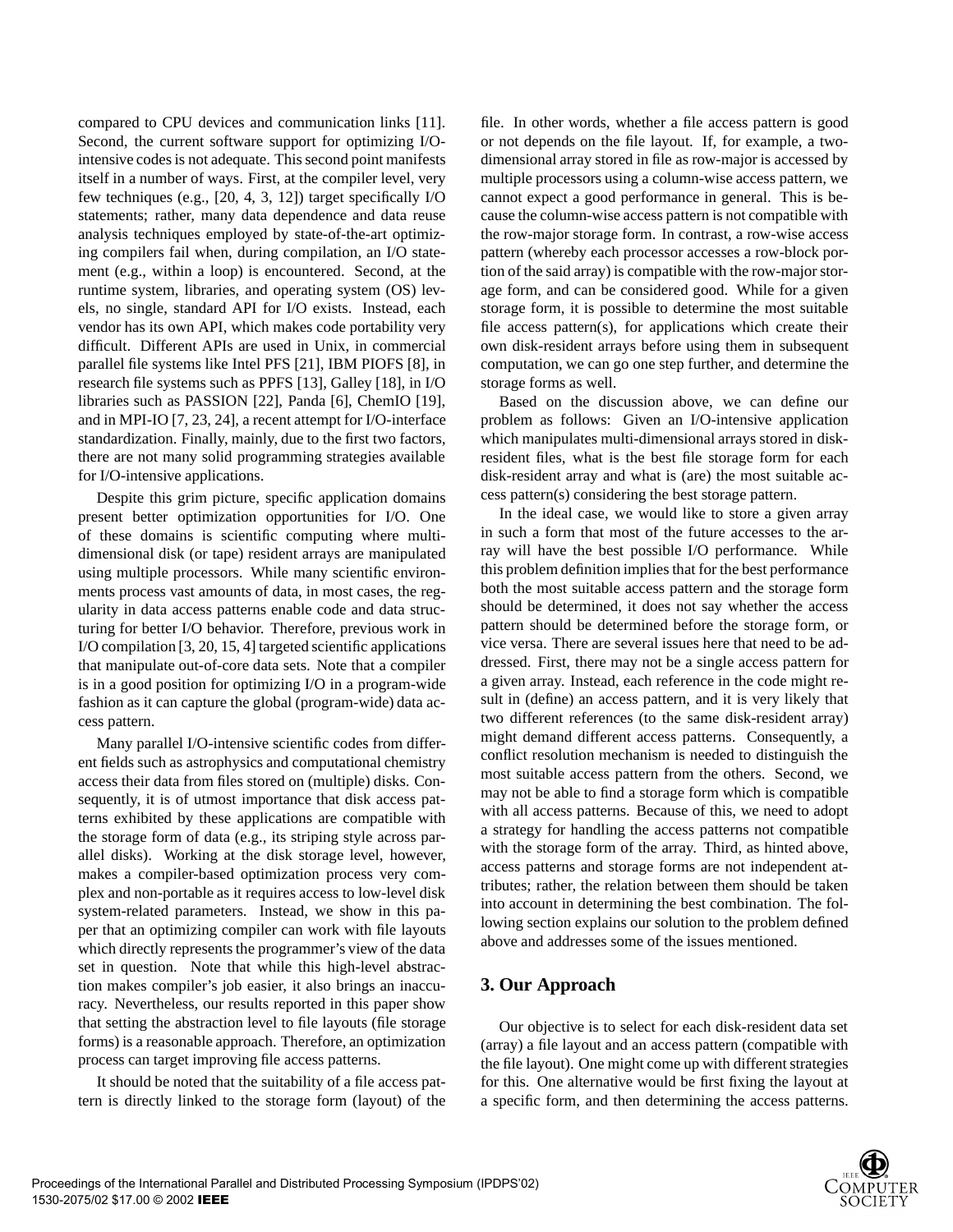Alternatively, we can first determine the access pattern, and then select the storage form. Our strategy is a combination of both and is as follows for each disk-resident array:

- (1) Determine all access patterns to the array. These access patterns are defined by the references in the code to that array. Then, among these patterns, select the *most dominant* (or *most beneficial*) one.<sup>1</sup>
- (2) Taking into account the most dominant access pattern found in the previous step, determine a storage form (layout) for the array. Since the storage form is determined based on the most dominant access pattern, we can expect that it is the most beneficial one as far as I/O performance is concerned.
- (3) Since the selected storage form may not satisfy all access patterns to the array (as there would be patterns which are different from the most dominant one), optimize these non-dominant access patterns as much as possible. For this purpose, we can use optimization techniques such as collective I/O [24, 10].

Below we describe these three steps in detail.

#### **3.1. Access Pattern Detection**

In a given code, each array might be accessed using different patterns. Consider the code fragment on the left part of Figure 1 which consists of two separate doubly-nested loops that access a disk-resident array u. Assuming that in the first nest the i loop is parallelized, and in the second nest the k loop is parallelized, the access pattern for (the reference in) the first nest is row-wise (i.e., each processor accesses a row-block), whereas the references in the second nest exhibit column-wise and row-wise access patterns as depicted on right in Figure 1. Since all loops in this fragment have the same number of iterations (N), all three references have the equal saying in the final performance of the code (assuming that no conditional flow of control exists within the loops). Since two of three access patterns are row-wise, it might be reasonable to set the dominant access pattern for array u to row-wise.

Let us now explain our dominant access pattern detection strategy for the general case. We start by a formal definition of the access pattern concept. An access pattern of a given array u,  $\mathcal{P}_{\rm u}$  is a function of the parallelization strategy and specifies how each dimension of the array is divided (distributed, or decomposed) across parallel processors. To simplify discussion, let us focus on an m-dimensional case. An *m*-dimensional array u can be accessed using, say,  $p$ processors in a number of ways. One approach might be



**Figure 1. Left: A code fragment which consists of two separate nested loops; Right: Two different access patterns.**

to distribute only a specific dimension  $d$   $(1 \leq d \leq m)$ across all <sup>p</sup> processors; the remaining dimensions are not distributed. We can represent such an access pattern using the notation  $[*|*|]*|...[*|p|[*]...[*]$ , where  $[*]$  denotes an undistributed dimension and  $[p]$  (which appears in the  $d<sup>th</sup>$  dimension) indicates that the dimension is distributed across <sup>p</sup> processors. Alternatively, <sup>p</sup> processors can be divided into  $m$  groups, with  $p_i$  being the number of processors in the *i*th group. Here, we have  $p = p_1 + p_2 + \dots + p_m$ . Then, an I/O access pattern such as  $[p_1][p_2]...[p_i]...[p_m]$ indicates that the  $i^{th}$  dimension is shared by  $p_i$  processors. It is also possible to adopt hybrid access patterns such as  $[*|*|...[*][p_i][p_{i+1}][p_{i+2}]...[p_{m-1}][p_m]$ , where only the dimensions <sup>i</sup> and higher are distributed across processors. For a two-dimensional array case with p processors,  $[p][*]$ ,  $[\ast][p]$ , and  $[p_1][p_2]$  denote row-wise, column-wise, and block-wise access patterns, respectively, where  $p = p_1 + p_2$ .

It should be noted that these access pattern representations come directly from parallelization. Consider, for example, the code fragment in Figure 1 once more, asssuming that we have  $p$  processors. If the  $\pm$  loop is parallelized using all  $p$  processors and the  $\exists$  loop is run sequentially, we obtain an access pattern of  $[p][*]$  for the reference in the first nest. In the second nest, on the other hand, we have two access patterns,  $[*|[p]$  and  $[p][*]$ , assuming that only the k loop is parallelized.

Our strategy for determining the most dominant access pattern is based on the concept of *pattern weight.* The weight of a pattern is the number of times it occurs during execution. Note that different references can exhibit the same pattern, and can, therefore, contribute to the weight of the same pattern. To find the contribution of each reference, we first estimate the number of times each array reference will be touched in a typical run. To perform this estimation, our current approach uses profile data (where available) and also static analysis. Then, for each reference, we determine the access pattern that it contributes to, and finally, for each pattern, find the weight. We obtain the profile data used in this study as follows. The program being analyzed is in-



<sup>&</sup>lt;sup>1</sup>This 'most dominant access pattern' concept will be formalized later in the paper.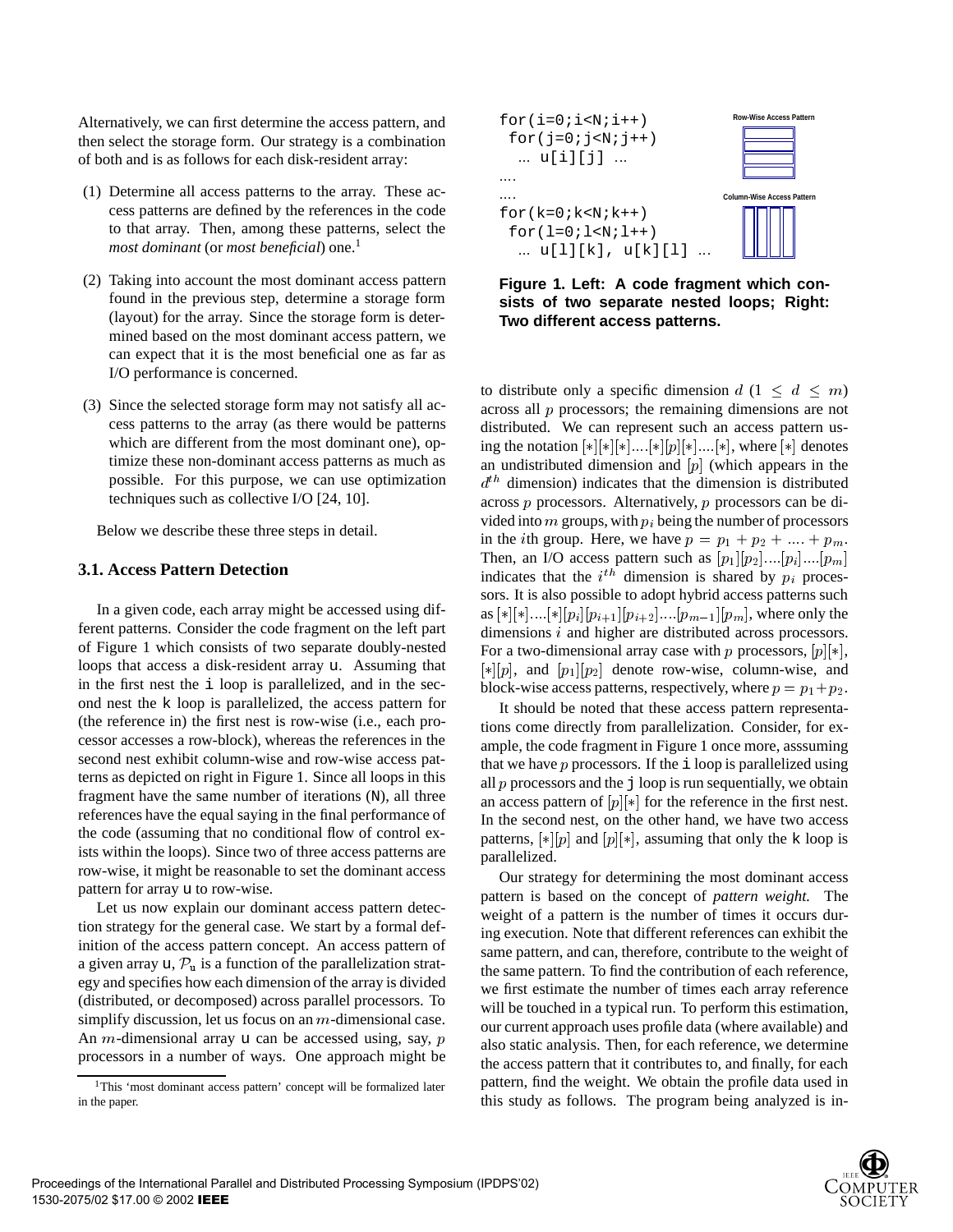strumented such that when it is run a file is created which contains the number of times each reference in the code is accessed during execution. When profile data is not available, we use a simple static analysis strategy which employs some form of symbolic manipulation. Specifically, our current strategy computes the number of loop iterations for each loop in the code and predicts the direction of 'if conditionals' within loops. These two pieces of information, namely, loop count estimation and if-direction prediction allows the compiler to symbolically (if the loop bounds and array sizes are not constant) calculate the number of times each reference will be touched during a typical execution. One point should be made clear. For each array, there might be more than one write statements in the code. These write statements are also treated as (normal) array accesses; that is, they contribute to access pattern.

#### **3.2. Storage Form Detection**

As mentioned earlier in the paper, to achieve the best I/O performance, the file layout and the file access pattern should be compatible. To see why this is so, consider the column-wise access pattern shown on the right portion of Figure 1. Assuming that we have  $p$  processors and that the array in question is  $N \times N$  and is stored in file as row-major, each processor accesses an  $N \times N/p$  subarray (column-block) of the array. Since the file layout is rowmajor, this access pattern means that each processor needs to access small subrows of size  $N/p$  (and N of them). It should be noted that each subrow should be accessed using a separate I/O call.<sup>2</sup> Previous research (e.g., [2, 15]) shows that initiating I/O call is the most costly part of a file access, consequently, such an access pattern will incur this most costly part N times. Let us now concentrate on a rowwise access pattern for the same row-major array. In this case, each processor accesses a  $N/p \times N$  row-block portion of the array. Note the array elements accessed by a given processor are consucutive in the file space (as the array is row-major). So, each processor can read its elements using minimum number of I/O calls (restricted only by the number of maximum elements that can be read by a single I/O call; this is typically a file system-defined parameter). This small example illustrates the importance of compatibility between the access pattern and the storage form.

Since our access pattern detection strategy determines the most dominant access pattern, we set the storage form to the most dominant access pattern. Specifically, we define different storage forms analogous to access pattern forms defined in the previous subsection. If we consider only linear layouts, an <sup>m</sup>-dimensional disk-resident array can be stored in m! forms, each corresponding to nested traversal of axes in a pre-determined order. For instance, a threedimensional array can be stored in six different forms, the well-know row-major and column-major layouts being only two of them. Similarly, a two-dimensional array can have only two forms, row-major and column-major. Non-linear layouts (e.g., blocked layouts), on the other hand, divide a given array into chunks. The elements that belong to the same chunk are stored in file consecutively. Note that, for a given chunk, we can adopt any linear layout for storing its elements. Similarly, the relative order of chunks with respect to each other might be row-major, column-major, or higher-dimensional equivalents of them, depending on the dimensionality of the array.

For a given <sup>m</sup>-dimensional array, linear layouts can be represented using permutation vectors in which each dimension is given a unique number  $i$  (1  $\leq i \leq m$ ). If, for two dimensions with their numbers i and j,  $i \le j$ , this indicates that the elements in the second dimension are visited more frequently than those of the first dimension. For example, <sup>1234</sup> represents a four-dimensional rowmajor array whereas <sup>321</sup> represents a three-dimensional column-major array. The non-linear layouts, on the other hand, are represented using a notation very similar to the access pattern representation. Specifically, a layout form such as  $[p_1][p_2]...[p_i]...[p_m]$  indicates that the first dimension is divided into  $p_1$  portions, the second dimension is divided into  $p_2$  portion, and so on. Such a division generates  $p_1 \times p_2 \times \dots \times p_{m-1} \times p_m$  chunks. It should also be noted that our non-linear layout representation form subsumes linear layouts. For example, an access pattern of the form  $[*|[*]$ :... $[*]|k|$ :... $[*]$ , where  $[k]$  appears in the  $d^{th}$  dimension, indicates that the  $d^{th}$  dimension is divided into <sup>k</sup> chunks, while the other dimensions are not divided. As a simpler example,  $[N][*]$  (for an N-dimensional array) indicates a row-major layout. Since there is oneto-one correspondence between this (non-linear) storage form representation and the access pattern representation presented earlier, our compiler employes this representation. Let us assume that the dominant access pattern is  $[p_1][p_2]...[p_i]...[p_{m-1}][p_m]$ , where each  $p_i$  can be a [\*] corresponding to a dimension not distributed, or a positive integer value which gives the number of processors across which the dimension is distributed. We set the storage form of the array to this access pattern. For example, a dominant access pattern such as  $[p][*]$  (row-wise) leads to a storage form  $[p][*]$ . This storage form implies that the second dimension is not divided, but the first dimension is divided into  $p$  chunks. Note that if the elements belonging to the same chunk are stored in row-major form, this storage form is the same as  $[k][*]$ , where  $k \geq p$  and p divides k evenly. Note that, if the storage form is determined as explained above, all array references with the dominant access pattern



 $2$ An alternative strategy which reads the entire array and sieves out unwanted elements is not a very reasonable approach in I/O-intensive applications due to large array sizes.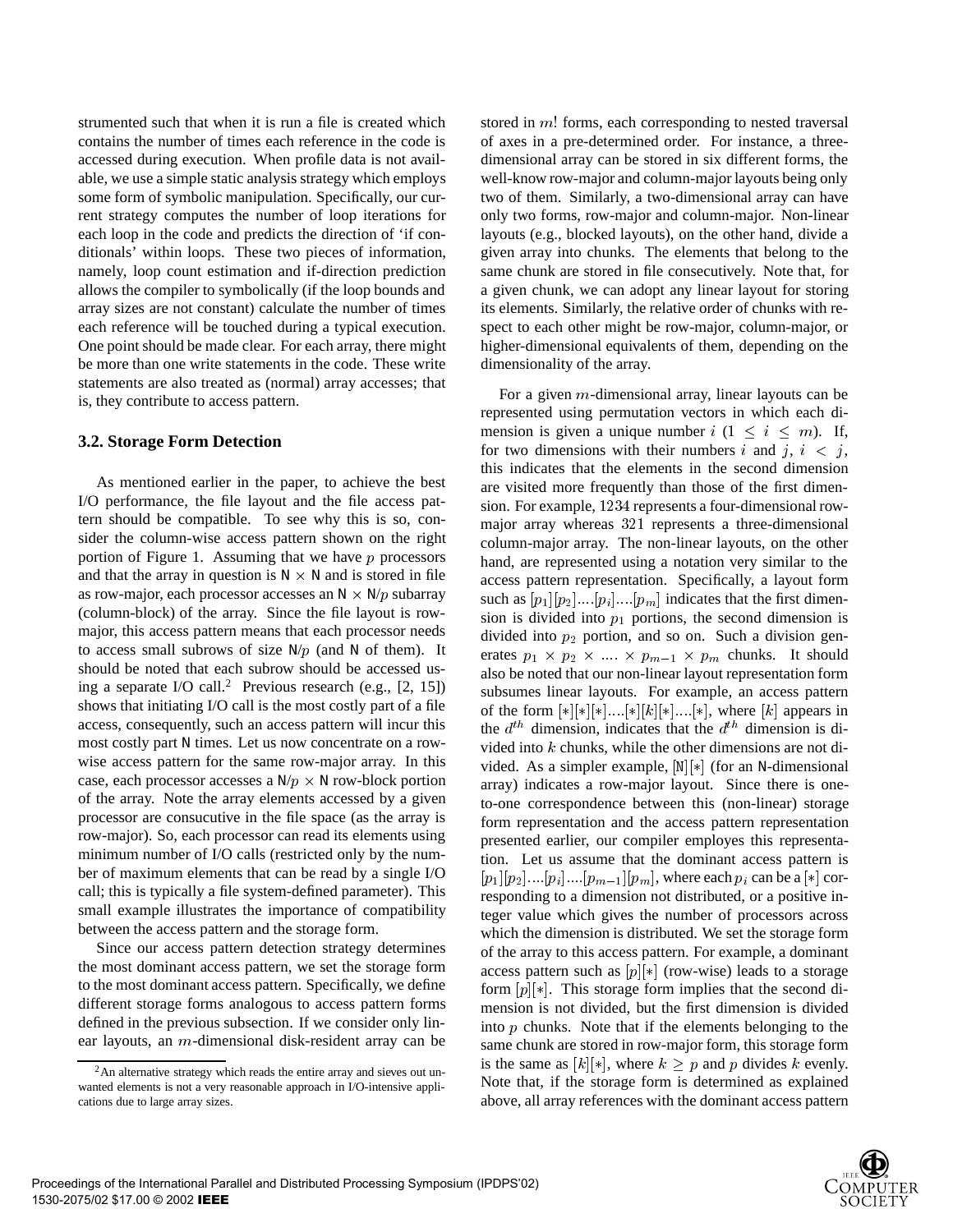access their data (from the array in question) using minimum number of I/O calls. However, as discussed below, this may not be the case for remaining references.

#### **3.3. Optimizing Non-dominant Patterns**

Since, for a given array, there might be access patterns different from the most dominant one, we need to handle these (non-dominant) patterns as well. To do this, our compiler employs an I/O optimization technique, called *collective I/O* [10, 24]. As discussed in [24], in many parallel applications, although each process may need to access several noncontiguous parts of a given file (which holds an array), the requests coming from different processors are often interleaved, and may together span a large contiguous chunk. If each processor accesses its portion of data (i.e., data required to perform its computation) directly, then numerous I/O calls, each for a small sized contiguous portion need to be issued. For example, accessing a column-block of a row-major array results in a such a scenario. Instead, if the processors co-operate and negatiate a global file access pattern, a much better I/O performance can be attained. The idea is then to merge the requests from different processors and to service (collectively) the merged request. While collective I/O can be implemented at the disk [16], server [6], and client [10] levels, in this work, we employ a client-side implementation called *two-phase I/O* [10].

In two-phase I/O, the processors first access the file using an access pattern which is most compatible with the storage form of the file. This is the first phase and is called layoutefficient I/O. After that, in the second phase (called data redistribution), the processors engage in many-to-many communication so that each processor receives its portion (of the array). Consider, as an example, a two-dimensional array stored in a file in row-major fashion (say  $[4]$ [ $\ast$ ]) and accessed (e.g., read) using an access pattern of  $[*][4]$  (i.e., a column-wise access). To prevent each processor from issuing many I/O calls, the two-phase I/O proceeds as depicted in Figure 2. In the first-phase, the processors read the file using the access pattern  $[4]$ [ $\ast$ ]. In the second phase, they perform a collective communication to re-distribute the data between them so as to obtain the final (desired) access pattern  $[*][4]$ . While collective I/O incurs an extra communication cost (whose magnitude depends on the number of processors involved, on the amount of data that needs to be communicated, and on the existence of collective communication primitives in the underlying file system), since the per item I/O cost is, in general, much higher than the per item communication cost in today's parallel machines, we can expect large performance gains.

Although we have discussed the overhead due to collective I/O in terms of inter-processor communication, in shared-memory parallel architectures, the data re-



**Figure 2. Two-phase I/O.**

distribution step (the second phase) can be implemented using non-local memory accesses. To optimize these accesses, data layout transformations can be employed.

### **4. Conclusions**

Optimizing I/O performance of scientific codes is an important problem as data set sizes keep getting larger and larger. While continued improvements in I/O hardware (e.g., disks with fast access times) are very important for achieving large reductions in time spent in I/O, one also needs to consider addressing the I/O problem at the software level. This paper has presented a compiler-directed I/O optimization strategy based on access pattern and storage pattern detection. By using collective I/O only when necessary, our three-step approach implements the rule that the most beneficial storage layout is the one that minimizes the I/O latency of future data accesses.

#### **References**

- [1] R. Bennett, K. Bryant, A. Sussman, R. Das, and J. Saltz. Jovian: a framework for optimizing parallel I/O. In Proc. *Scalable Parallel Libraries Conference,* 1994.
- [2] R. Bordawekar. *Techniques for Compiling I/O Intensive Parallel Programs*. Ph.D. Dissertation, ECE Department, Syracuse University, Syracuse, NY, May 1996.
- [3] R. Bordawekar, A. Choudhary, K. Kennedy, C. Koelbel, and M. Paleczny. A model and compilation strategy for out-of-core data parallel programs. In Proc. *the ACM Symposium on Principles and Practice of Parallel Programming*, pages 1–10, July 1995.
- [4] P. Brezany, T. A. Muck, and E. Schikuta. Language, compiler and parallel database support for I/O intensive applications, In Proc. *High Performance Computing and Networking*, Milano, Italy, May 1995.
- [5] L. T. Chen, R. Drach, M. Keating, S. Louis, D. Rotem, and A. Shoshani. Efficient organization and access of multidimensional datasets on tertiary storage systems. *Information Systems Journal,* 20(2): 155–183 (1995).
- [6] Y. Chen, M. Winslett, Y. Cho, and S. Kuo. Automatic parallel I/O performance optimization in panda. In Proc.